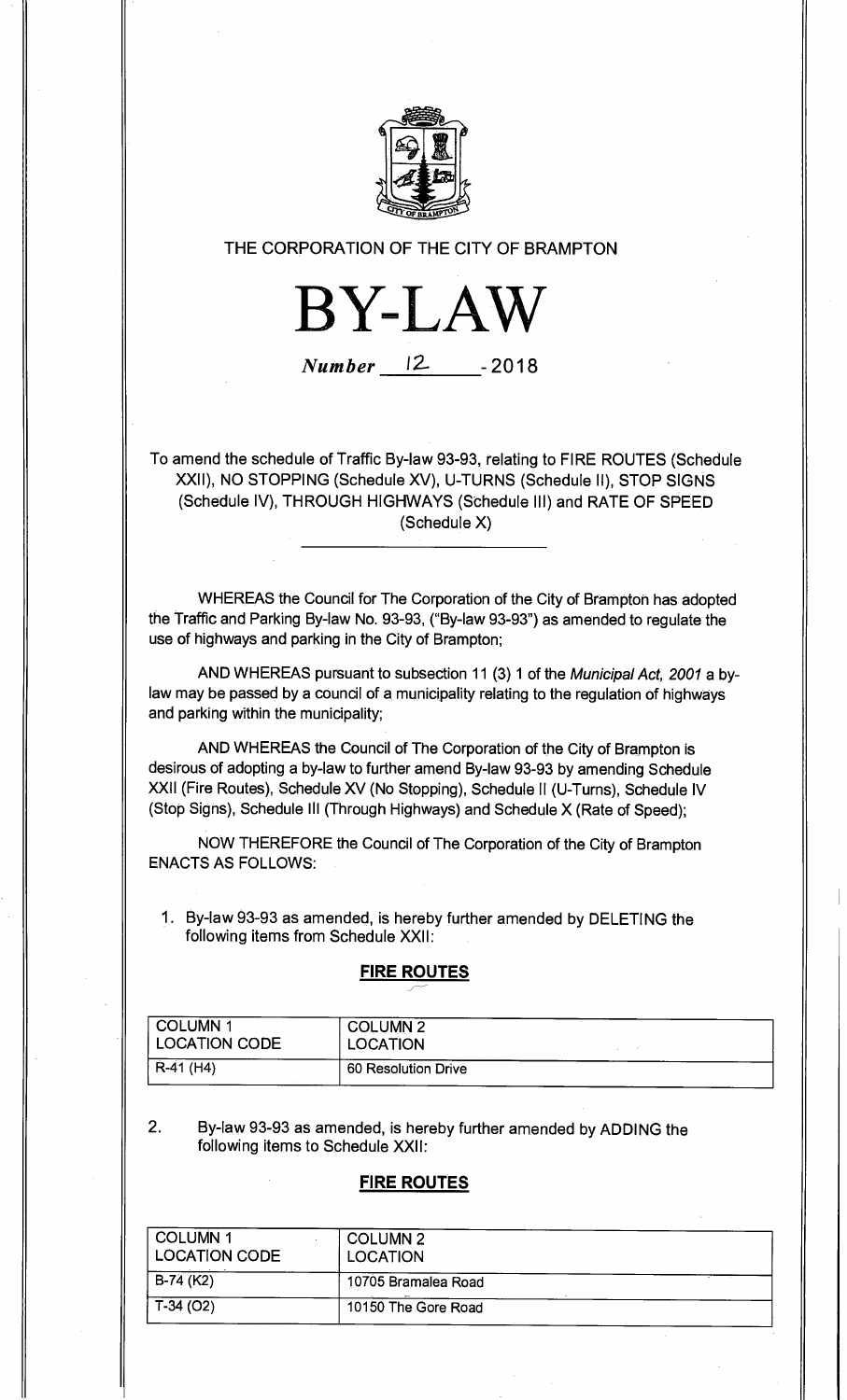| $R-43$ (H4)                     | 60 Resolution Drive |  |
|---------------------------------|---------------------|--|
| <b>CONTRACTOR</b><br>$N-15(M4)$ | 5 Nevets Road       |  |

**3. By-law 93-93 as amended, is hereby further amended by DELETING the following items from Schedule XV:** 

### **NO STOPPING**

| <b>COLUMN1</b>                     | <b>COLUMN 2</b> | <b>COLUMN 3</b>                                                                                   | <b>COLUMN 4</b> |
|------------------------------------|-----------------|---------------------------------------------------------------------------------------------------|-----------------|
| <b>HIGHWAY</b>                     | <b>SIDE</b>     | <b>BETWEEN</b>                                                                                    | TIME OF DAYS    |
| <b>Queen Street</b><br>West & East | South           | A point 40 metres west of Main<br>Street South and a point 34 metres<br>east of Main Street South | Anytime         |

**4. By-law 93-93 as amended, is hereby further amended by ADDING the following items to Schedule XV:** 

### **NO STOPPING**

| <b>COLUMN1</b><br><b>HIGHWAY</b> | <b>COLUMN 2</b><br><b>SIDE</b> | <b>COLUMN 3</b><br><b>BETWEEN</b>                                    | <b>COLUMN 4</b><br>TIME OF DAYS |
|----------------------------------|--------------------------------|----------------------------------------------------------------------|---------------------------------|
| Queen Street<br>East             | South                          | Main Street South and a point 34<br>metres east of Main Street South | Anytime                         |
| <b>Queen Street</b><br>West      | South                          | Main Street South and a point 40<br>metres west of Main Street South | Anytime                         |
| Corporation<br><b>Drive</b>      | North                          | <b>Chrysler Drive and Bramkay</b><br>Street/Precidio Court           | Anytime                         |

**5. By-law 93-93 as amended, is hereby further amended by ADDING the following items to Schedule II:** 

## **U-TURNS**

| COLUMN <sub>1</sub>      | <b>COLUMN 2</b>                                                                                        |
|--------------------------|--------------------------------------------------------------------------------------------------------|
| <b>HIGHWAY</b>           | <b>BETWEEN</b>                                                                                         |
| <b>Main Street North</b> | A point 10 metres north of Brickyard Way/Peel Manor and 10 metres<br>south of Brickyard Way/Peel Manor |

**6. By-law 93-93 as amended, is hereby further amended by DELETING the following items from Schedule IV:** 

# **STOP SIGNS**

| <b>COLUMN1</b><br><b>INTERSECTION or HIGHWAY</b> | <b>COLUMN 2</b><br><b>FACING TRAFFIC</b> |
|--------------------------------------------------|------------------------------------------|
| Ashby Field Road Elbern Markell Drive            | Southbound on Elbern Markell Drive       |
| Ashby Field Road Elbern Markell Drive            | Westbound on Ashby Field Road            |
| Ashby Field Road Elbern Markell Drive            | Northbound on Elbern Markell Drive       |
| <b>Blackstone River Drive and Dolbyhill</b>      | <b>Westbound on Dolbyhill Drive</b>      |
| <b>Blackstone River Drive and Dolbyhill</b>      | Northbound on Blackstone Rive Drive      |
| <b>Blackstone River Drive and Dolbyhill</b>      | Eastbound on Dolbyhill Drive             |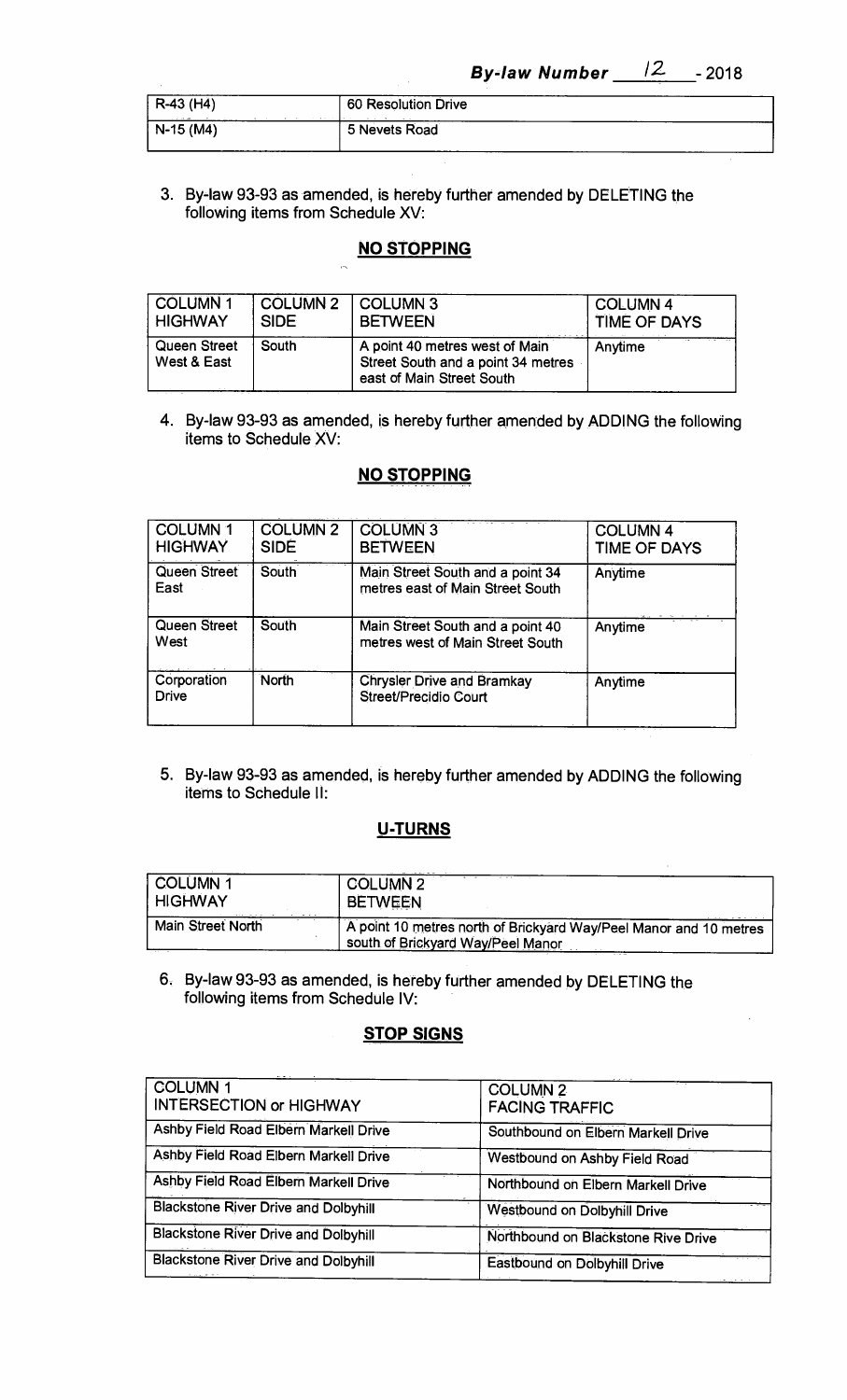**7. By-law 93-93 as amended, is hereby further amended by ADDING the following items to Schedule IV:** 

### **STOP SIGNS**

| <b>COLUMN 1</b><br><b>INTERSECTION or HIGHWAY</b> | <b>COLUMN 2</b><br><b>FACING TRAFFIC</b> |
|---------------------------------------------------|------------------------------------------|
| <b>Brentwick Drive and Kalmia Road</b>            | Westbound on Kalmia Road                 |
| <b>Brentwick Drive and Kalmia Road</b>            | Eastbound on Kalmia Road                 |
| <b>Brentwick Drive and Kalmia Road</b>            | Northbound on Brentwick Drive            |
| Brentwick Drive and Kalmia Road                   | Southbound on Brentwick Drive            |
| Ashby Field Road and Elbern Markell Drive         | Southbound on Elbern Markell Drive       |
| Ashby Field Road and Elbern Markell Drive         | Westbound on Ashby Field Road            |
| Ashby Field Road and Elbern Markell Drive         | Northbound on Elbern Markell Drive       |
| <b>Blackstone River Drive and Dolbyhill Drive</b> | <b>Westbound on Dolbyhill Drive</b>      |
| <b>Blackstone River Drive and Dolbyhill Drive</b> | Northbound on Blackstone River Drive     |
| <b>Blackstone River Drive and Dolbyhill Drive</b> | Eastbound on Dolbyhill Drive             |

**8. By-law 93-93 as amended, is hereby further amended by ADDING the following items to Schedule III:** 

# **THROUGH HIGHWAYS**

| <b>COLUMN1</b><br><b>HIGHWAY</b> | <b>COLUMN 2</b><br><b>BETWEEN</b>                                                 |
|----------------------------------|-----------------------------------------------------------------------------------|
| <b>Brentwick Drive</b>           | The north limit of Williams Parkway and the south limit of Kalmia Road            |
| <b>Brentwick Drive</b>           | The north limit of Kalmia Road and the south limit of Valleyway Drive             |
| Kalmia Road                      | The east limit of Elbern Markell Drive and the west limit of Brentwick Drive      |
| Kalmia Road                      | The east limit of Brentwick Drive and the west limit of Creditview Road           |
| Ashby Field Road                 | The east limit of Elbern Markell Drive and the west limit of James Potter<br>Road |
| <b>Elbern Markell Drive</b>      | The north limit of Williams Parkway and the south limit of Ashby Field<br>Road    |
| <b>Elbern Markell Drive</b>      | The north limit of Ashby Field Road and the south limit of Bovaird Drive          |
| <b>Blackstone River Drive</b>    | The north limit of Countryside Drive and the south limit of Dolbyhill Drive       |

**9. By-law 93-93 as amended, is hereby further amended by DELETING the following items from Schedule X:** 

#### **RATE OF SPEED**

 $\bar{\lambda}$ 

 $\hat{\mathcal{A}}$ 

| <b>COLUMN1</b><br><b>HIGHWAY</b> | <b>COLUMN 2</b><br><b>RATE OF</b><br><b>SPEED</b> | <b>COLUMN 3</b><br><b>BETWEEN</b>                                                                                    | <b>COLUMN 4</b><br><b>TIMES OR DAY</b>                                                                       |
|----------------------------------|---------------------------------------------------|----------------------------------------------------------------------------------------------------------------------|--------------------------------------------------------------------------------------------------------------|
| Earlsbridge<br><b>Boulevard</b>  | 40                                                | Chinguacousy Road and a point<br>121 east of Chinguacousy Road                                                       | Anytime                                                                                                      |
| <b>Williams</b><br>Parkway       | 40                                                | A point 236 metres west of Mackay<br>Street and a point 170 east of<br>Jordan Boulevard/Grenoble<br><b>Boulevard</b> | 7:00 am $-5:00$ pm<br>on first 9 days of<br>academic year, 7:30<br>$am - 3:04pm$ on all<br>other school days |
| Creditview<br>Road               | 60                                                | A point 132 metres south of Tribune<br>Drive/El Camino Way and Ganton<br>Heights/Veterans                            | Anytime                                                                                                      |